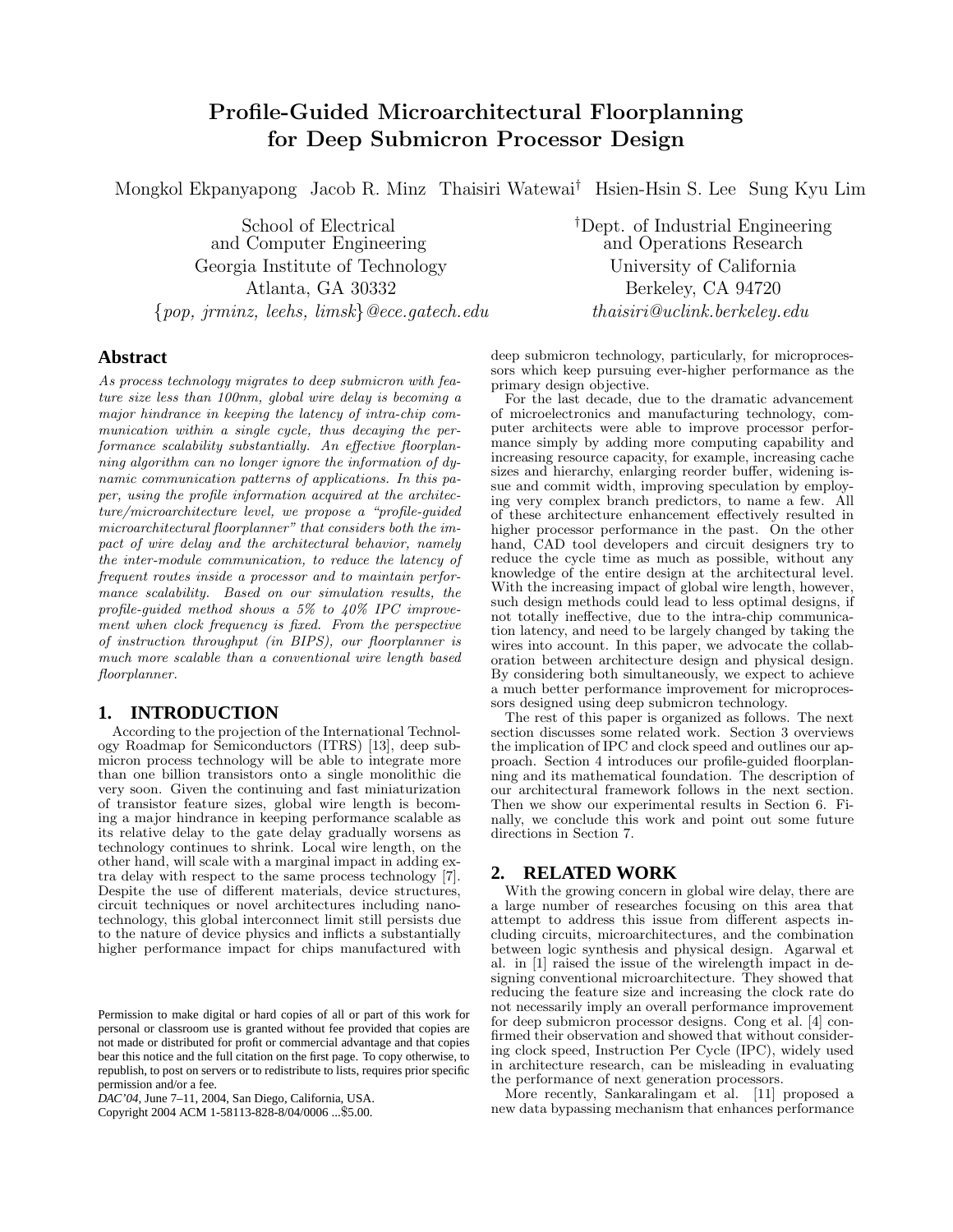when multi-cycle bypassing delays are preset in processor designs. In logic synthesis, novel techniques [3, 6] were proposed to improve the performance by applying wiring aware logic synthesis. These techniques provide more information regarding locations in the phase of logic synthesis, leading to overall performance improvement. However, postponing the optimization after logic synthesis phase is completed can be time-consuming, and is inapplicable to custom design.

## **3. WIRE DELAY ISSUES**

Ho, Mai and Horowitz in [7] classified wires into three categories based on their delay impact: 1) wires that scale in length, such as local interconnected wire within logic blocks; 2) wires that do not scale in length and is superlinear when feature size is reduced; 3) repeated wire, i.e. long wire with repeated buffers along the wire. The propagation delay of a repeated wire can be represented as Equation (1), where  $R_d$  is the driver resistance, w is the width of the driver transistor,  $C_d$  and  $C_g$  are diffusion and gate resistances per unit width,  $R_{wire}$  and  $C_{wire}$  are wire resistance and capacitance per unit length, l is the repeater segment length, and beta is the PMOS to NMOS sizing ratio. In next generation deep submicron processor design, it is likely that repeaters will be inserted frequently for global wires to prevent the wire delays from becoming non-linear. In this paper, we assume repeated wires to be the dominant wire and examine their performance impact from the perspective of floorplanning. Based on predicted value of resistor, capacitance and other parameters from [13, 7] repeated wire delay is approximated to be 80pS/mm for 30nm technology, which we use as the baseline for our discussion in this paper. Note that a FO4 gate delay for 30 nm is approximately 17pS.

$$
D = 0.7n \left[ \frac{R_d \left[ w(\beta + 1)(C_d + C_g) + lC_{wire} \right]}{w} + l^2 \frac{R_{wire} C_{wire}}{2} + lR_{wire} w(\beta + 1)C_g \right]
$$
 (1)

Flip-flop insertion is a technique to alleviate the impact of wire delay for achieving target clock frequency. As shown in [9], by inserting flip-flops between modules clock frequency can be increased through deeper pipelining and results in a higher billion instructions per second or BIPS. Nevertheless, the improvement cannot always be anticipated especially for designs with a small feature size as flip-flop insertions will cause IPC degradation from increasing the latency as shown in Figure 1, in which if module 2 is moved toward the righthand side from the lefthand side, more flip-flops need to be inserted, leading to longer latency. Therefore, inserting flipflops without a meticulous evaluation, even though we can accelerate the clock rate, it does not guarantee an overall performance improvement since the latency of communication between modules might now take longer.

## **4. PROFILE-GUIDED FLOORPLANNING**

As shown in Figure 2, we propose an unified framework that combines technology scaling parameters and the execution profiling information of applications to guide the floorplanning of a given processor architecture design. First of all, a machine description is provided as the input for the microarchitecture simulator in which profiling counters were instrumented for bookkeeping module-tomodule communication. Then a cycle-accurate simulation is performed to collect and extract the amount of interconnection traffic between modules for given benchmark pro-



Figure 1: Impact of Wire Delay on Latency



Figure 2: Profile-Guided Floorplanning

grams. For cache-like or buffer-like structures, the area size and module delay are estimated using a industry tool from HP Western Research Labs called CACTI [12]. For scaling the other structures such as ALUs, we use GENESYS [5] developed at Georgia Tech which has a baseline using a .35  $\mu$ m Verilog model. After the timing and area information of each module is collected, the statistical interconnection traffic and the processor target frequency range are fed into our profile-guided floorplanner to generate a floorplan for deriving the timing model (i.e. inter-module latency) of the microarchitecture as a result of the generated floorplan. With the new latencies, the architecture performance simulation is performed for simulating the IPC numbers, and later the actual performance in BIPS can be calculated together with the cycle time. We keep iterating the entire methodology for exploring alternate architecture designs by increasing or decreasing the module size, or even splitting the module geometry for achieving the performance goal. Results from our profile-guided microarchitectural floorplanning can be used to guide the final global floorplanning such that performance is not degraded.

Now we formulate the mathematical programming models for our floorplanner. First, we present a mixed integer nonlinear programming (MINP) model which minimizes the product of the cycle time and the weighted wire length. Since to find the optimal solution of the MINP model is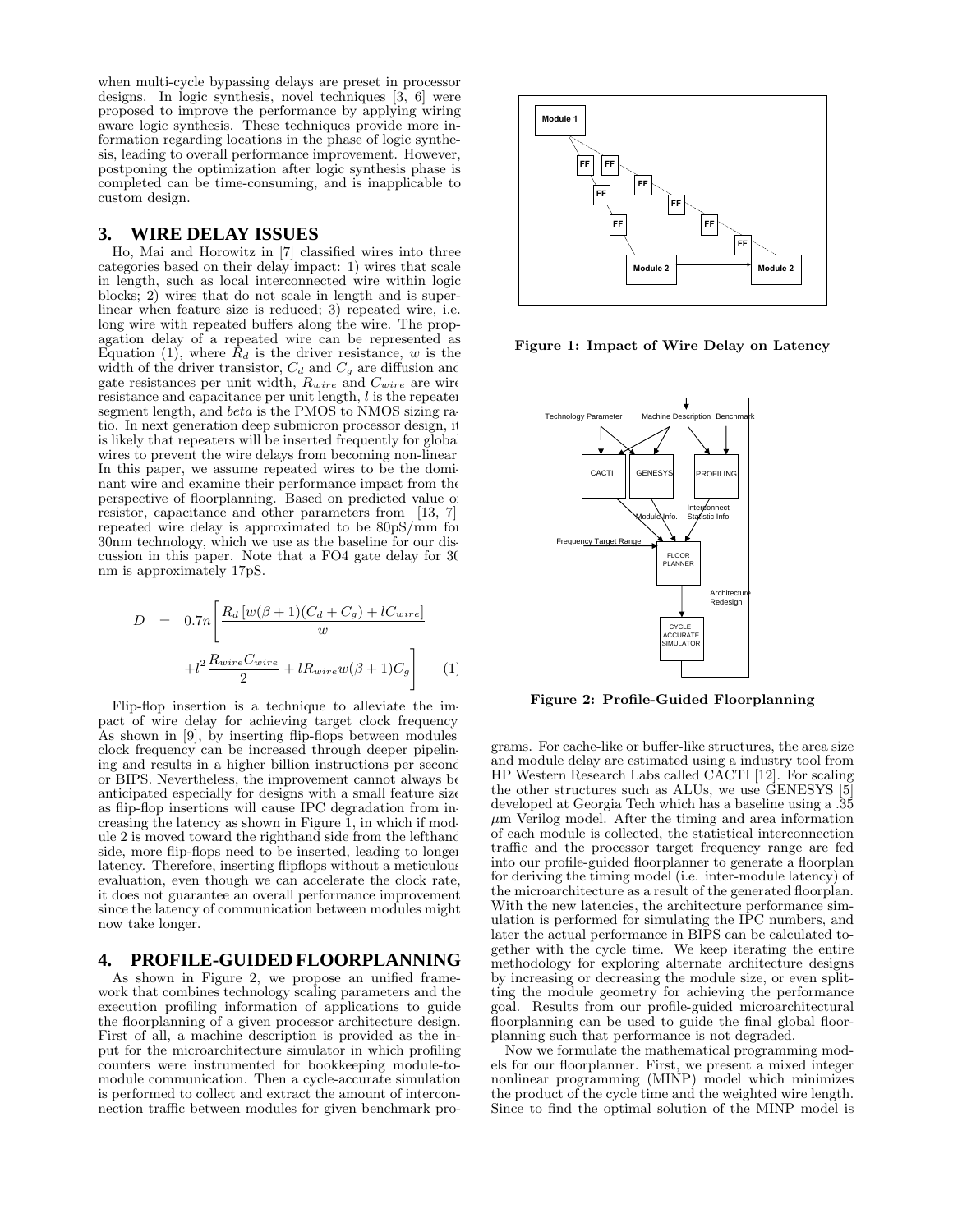NP-hard, we then linearize and relax integral constraints in such a way as to stay closed to the optimal solution within a reasonable runtime. Finally, we demonstrate the complete floorplanning algorithm.

### **4.1 Mixed Integer Non-linear Programming Model**

The parameters used in the model MINP are defined as follows. Let  $N$  denote the set of all flexible modules, and  $E$ denote the set of directed edges where a directed edge  $(i, j)$ represents a wire from module i to module j. Also, let  $\alpha$  be the repeated delay per  $mm$ , and  $\lambda_{ij}$  be the statistical traffic on wire  $(i, j)$ .  $g_i$  is the gate delay of module i.  $w_{min,i}$  and  $w_{max,i}$  denote the minimum half width and the maximum half width of module  $i$  respectively. The area of module  $i$ is denoted by  $a_i$ . Finally,  $f_{ij}$  is the minimum number of flip-flops on wire  $(i, j)$ .

In the model, we need to determine the values of the following decision variables: Let  $L$  denote the cycle time of the system  $(1/\text{clock\_frequency})$ , and  $(x_i, y_i)$  denote the location of the center of module i on  $\mathbb{R}^2_+$  space.  $X_{ij}$  and  $Y_{ij}$  represent  $|x_i - x_j|$  and  $|y_i - y_j|$  respectively.  $z_{ij}$  is the number of flip-flops on wire  $(i, j)$ .  $w_i$  denotes the half width of module  $i$ . To avoid overlapping between any two modules i and j, where  $i < j$ , we also need a set of binary variables so that at least one of the followings holds.

$$
x_i + w_i \le x_j - w_j \qquad i \text{ is on the left of } j
$$
  
\n
$$
x_i - w_i \ge x_j + w_j \qquad i \text{ is on the right of } j
$$
  
\n
$$
y_i + \frac{a_i}{4w_i} \le y_j - \frac{a_i}{4w_i} \qquad i \text{ is below } j
$$
  
\n
$$
y_i - \frac{a_i}{4w_i} \ge y_j + \frac{a_i}{4w_i} \qquad i \text{ is above of } j
$$

We thus let  $c_{ij}$  and  $d_{ij}$  be the binary variables such that

$$
(c_{ij}, d_{ij}) = \begin{cases} (0,0) \text{ if } i \text{ is on the left of } j \\ (0,1) \text{ if } i \text{ is on the right of } j \\ (1,0) \text{ if } i \text{ is below } j \\ (1,1) \text{ if } i \text{ is above of } j \end{cases}
$$

The constraints for non-overlapping among modules are given from inequality (9) to (12) in the MINP formulation illustrated in Figure 3 wherein the objective function (2) is to minimize the net weighted delay. Constraint (3) is obtained by the definition of latency. (4) to (7) define the absolute values. Constraint (8) represents the minimum number of flip-flops required. (13) states the possible range of each module's half width. (14) are non-negative constraints of module's location. (15) manifests that  $(c_{ij}, d_{ij})$ are binary. Finally, (16) specifies that the number of flipflops must be integer. Also note that  $M$  is a sufficiently large number.

#### **4.2 Mixed IntegerLinearProgrammingModel**

To avoid non-linearity of (11) and (12), we linearize the half height of module  $i(h_i)$  using linear approximation as shown in Figure 4. Note that this approximation will guarantee that the solution in the approximated model is feasible (due to over approximation). Also, in  $(3)$  we can eliminate the non-linearity by fixing  $L = L_0$  and iteratively solve the problem with different  $\overline{L}$  values. This, however, doesn't require too much effort since the set of the L candidates is not large based on achievable target frequency. The resulting mixed integer linear programming formulation, MILP, is shown in Figure 5.

#### **4.3 Linear Programming Model**

Despite the fact that we can convert MINP into MILP, the problem still remains NP-hard for two dimensional binpacking. Hence, it will limit our search space by MILP running time for a large number of modules. To remedy this

#### MINP

Minimize 
$$
L \times \sum_{(i,j) \in E} \lambda_{ij} z_{ij}
$$
 (2)

Subject to

$$
L \geq \frac{g_i + \alpha(X_{ij} + Y_{ij})}{z_{ij}} \qquad (i, j) \in E \quad (3)
$$
\n
$$
X_{ij} \geq x_i - x_j \qquad (i, j) \in E \quad (4)
$$
\n
$$
X_{ij} \geq x_j - x_i \qquad (i, j) \in E \quad (5)
$$
\n
$$
Y_{ij} \geq y_i - y_j \qquad (i, j) \in E \quad (6)
$$
\n
$$
Y_{ij} \geq y_j - y_i \qquad (i, j) \in E \quad (7)
$$
\n
$$
z_{ij} \geq f_{ij} \qquad (i, j) \in E \quad (8)
$$
\n
$$
x_i + w_i \leq x_j - w_j + M(c_{ij} + d_{ij}) \qquad i < j \in N \quad (9)
$$
\n
$$
x_i - w_i \geq x_j + w_j - M(1 + c_{ij} - d_{ij}) \qquad i < j \in N \quad (10)
$$
\n
$$
y_i + \frac{a_i}{4w_i} \leq y_j - \frac{a_i}{4w_i} + M(1 - c_{ij} + d_{ij}) \qquad i < j \in N \quad (11)
$$
\n
$$
y_i - \frac{a_i}{4w_i} \geq y_j + \frac{a_i}{4w_i} - M(2 - c_{ij} - d_{ij}) \qquad i < j \in N \quad (12)
$$
\n
$$
w_{min,i} \leq w_i \leq w_{max,i} \qquad i \in N \quad (13)
$$
\n
$$
x_i, y_i \geq 0 \qquad i \in N \quad (14)
$$
\n
$$
c_{ij}, d_{ij} \in \{0, 1\} \qquad i < j \in N \quad (15)
$$
\n
$$
z_{ij} \in N \qquad (i, j) \in E \quad (16)
$$





Figure 4: Block Area Constraint Approximation

problem, we further relax MILP into Linear Programming (LP) as shown in Figure 6. We derive a method similar to those described in [8, 2] by recursively bi-partitioning a space into smaller subregions.

To relax the integrality while maintaining the feasibility and staying closed to the optimal solution, we first relax the integrality of  $z_{ij}$  to be a real number. We also solve several linear programming problems to determine the nonoverlapping relationship —  $(c_{ij}, d_{ij})$ .

We start the algorithm by creating a large block containing all modules. In each iteration we divide each current block into two smaller subblocks by specifying the centers of each subblock as well as their corresponding boundaries. Then we randomly assign modules currently in the block into one of the centers of these two subblocks. For the next iteration, the modules currently in the block must remain in the same block  $((22)-(25))$ , and all the modules assigned to the same subblock have center of gravity of area at the center of that subblock  $((26)-(27))$ . Note that even if a module assigned to a particular subblock, it can be moved across the subblock boundary as long as the preceding two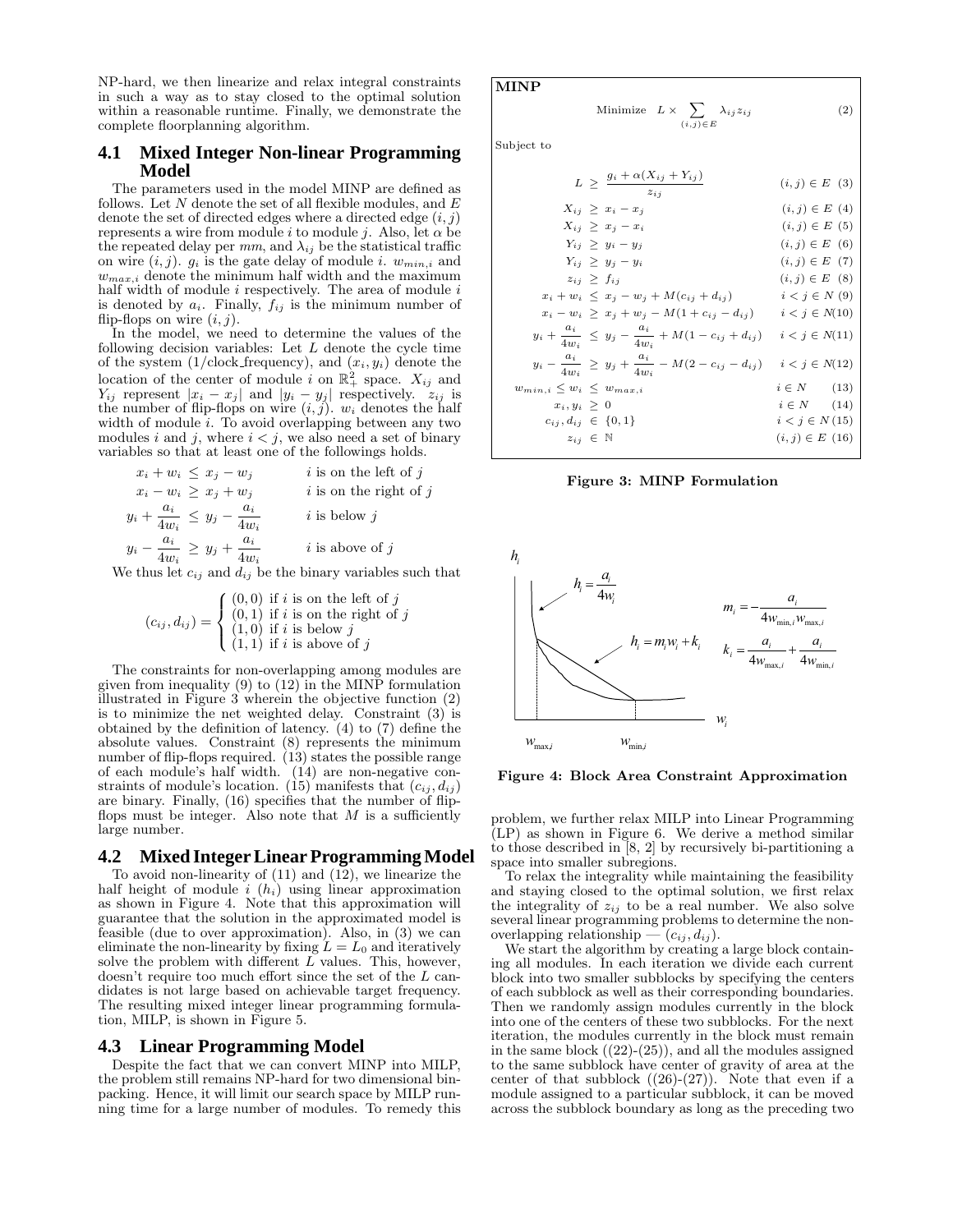**MILP**  
Minimize 
$$
\sum_{(i,j)\in E} \lambda_{ij} z_{ij}
$$
 (17)

Subject to  $(4)$ — $(10)$ ,  $(13)$ — $(16)$  and the following

$$
z_{ij} \ge \frac{g_i + \alpha(X_{ij} + Y_{ij})}{L_0} \qquad (i, j) \in E \quad (18)
$$

$$
y_i + m_i w_i + k_i \le y_j - m_j w_j - k_j
$$
  
+
$$
M(1 - c_{ij} + d_{ij}) \qquad i < j \in N
$$
 (19)  

$$
y_i - m_i w_i - k_i \ge y_j + m_j w_j + k_j
$$

$$
-M(2 - c_{ij} - d_{ij}) \qquad i < j \in N \quad (20)
$$

#### Figure 5: MILP Formulation

| $\mathbf{LP}(u)$ : Minimizing net weighted delay                                                                           |                                 |     |  |  |  |  |
|----------------------------------------------------------------------------------------------------------------------------|---------------------------------|-----|--|--|--|--|
| Minimize $\sum_{i} \lambda_{ij} z_{ij}$<br>$(i, j) \in E$                                                                  |                                 | (21 |  |  |  |  |
| Subject to (18), (4)—(8), (13)—(14) and the following<br>$x_i + w_i \leq r_j$ $i \in M_j(u), j \in B(u)$ (22)              |                                 |     |  |  |  |  |
| $x_i - w_i > l_i$                                                                                                          | $i \in M_i(u), j \in B(u)$ (23) |     |  |  |  |  |
| $y_i + m_i w_i + k_i \leq t_i$                                                                                             | $i \in M_i(u), j \in B(u)$ (24) |     |  |  |  |  |
| $y_i - m_i w_i - k_i > b_i$                                                                                                | $i \in M_i(u), j \in B(u)$ (25) |     |  |  |  |  |
| $\sum a_i x_i = \sum a_i \times \bar{x}_{jk} \quad k \in \{1, 2\}, j \in B(u)$ (26)<br>$i \in S_{ik}(u)$ $i \in S_{ik}(u)$ |                                 |     |  |  |  |  |
| $\sum a_i y_i = \sum a_i \times \bar{y}_{jk} \quad k \in \{1, 2\}, j \in B(u)$ (27)<br>$i \in S_{ik}(u)$ $i \in S_{ik}(u)$ |                                 |     |  |  |  |  |

Figure 6: Minimize Net Weighted Delay

conditions are satisfied. Once the locations of all modules are determined at the current iteration (by  $LP(u)$  as shown in Figure 6), each subblock will become a block in the next iteration. We terminate the algorithm when each subblock contains exactly one module. The following notations are defined before we detail the whole algorithm. Let  $B(u)$  denote the set of all blocks at iteration u, and  $M_i(u)$  denote the set of modules currently in block  $j$  at iteration  $u$ . Also, let  $S_{ik}(u)$  be the set of modules assigned to the center of subblock  $k$  ( $k \in \{1, 2\}$ ) contained in block j at iteration u. We denote the center of subblock  $k$  contained in block  $j$ by  $(\bar{x}_{jk}, \bar{y}_{jk})$ . Finally, let  $r_j, l_j, t_j, b_j$  denote the right, left, top, and bottom boundary of block  $j$ . The algorithm is summarized in Figure 7.

Note that the  $\text{LP}(u)$  will be feasible if we start from an initial block that is large enough, and at each iteration each subblock is created according to the total of areas of modules assigned to that subblock.

Once the algorithm is terminated with locations of all modules, we investigate the non-overlapping relationship (9) to (12). If for each pair  $(i, j)$  exactly one of four possible pairs  $(c_{ij}, d_{ij})$  is satisfied, we fix such  $(c_{ij}, d_{ij})$ , otherwise we randomly fix one of the two possible relationships one from  $(9)$  to  $(10)$  and the other one from  $(11)$  to  $(12)$ . By fixing all  $(c_{ij}, d_{ij})$ , we solve MILP without (16) so that it is a linear programming problem. Note that each time we perform a random procedure, we repeat many times with different random values and select the best result.

We also have another LP model in which we minimize the total wire length for benchmarking. We apply the similar approach as our model. The  $LP'(u)$  for wire length minimization is described in Figure 8.

## **5. SIMULATION INFRASTRUCTURE**

#### Bi-Partitioning LP Algorithm

| For each $L$ in target frequency range                                 |
|------------------------------------------------------------------------|
| Step 0: Initialize $B(1) = \{1\}, M_1(1) = N$ .                        |
| Step u: for count $=1$ to run                                          |
| Specify $S_{ik}(u)$ , $(\bar{x}_{ik}, \bar{y}_{ik})$ . Solve LP(u).    |
| Update $B(u + 1)$ , $M_i(u + 1)$ , $r_i$ , $l_i$ , $t_i$ , and $b_i$ . |
| Goto final step if each $M_i(u + 1)$ contains                          |
| exactly 1 module                                                       |
| end for                                                                |
| Project best obj. into next iteration $u + 1$                          |
| Final step: Solve MILP by fixing $c_{ij}$ , $d_{ij}$ obtained from     |
| Recursive Bipartitioning.                                              |
| Project best L and $z_{ij}$                                            |
|                                                                        |

Figure 7: Recursive Bi-partitioning LP Algorithm

$$
\mathbf{LP}'(u): \text{ Minimizing total wirelength} \\ \text{Minimize } \sum_{i,j \in N} (X_{ij} + Y_{ij}) \\ \text{subject to (4)–(7), (22)–(25), (13)–(14), (26)–(27)}
$$

#### Figure 8: Minimize Total Wirelength

Simplescalar 3.0 tool suite is used as our architecture simulator for both profile collection and performance simulation. The detailed processor microarchitecture evaluated in Section 6 is illustrated in Figure 9 and their variations are listed in Table 1. Each functional block in Figure 9 represents a module used by our floorplanner. In order to facilitate physical-design driven micro-architectural exploration we added some new features. First, we extended the Simplescalar to include configurable pipeline depth. The fetch unit of the simulator was efficiently modified to accommodate pipelines of desired depth. This gives us a handle to study the effects of lengthening the processor pipeline. In terms of performance, pipelining has a direct impact on the operational frequency of the processor. The number of pipeline stages is also affected by our extension of the functional units. In the modified simulator, the functional units or execution resources are completely configurable in terms of operation and issue latency and can be specified as configuration input.

Provisions were also made to consider wire delays in the simulator. The existing simulator assumes that the forwarding latency between blocks is always single cycle which is less reasonable while operating at extremely high frequency, given the increased wire delays and larger die areas. In our modified simulator, the forwarding latencies of the function units to other units or pipe stages were made configurable, enabling a more realistic IPC projection.

For accurate prediction and optimization of performance, the wires can no longer be isolated from architecture-level evaluation but must be modeled as units that consume power and have delays. Wires, as much as other logical, storage, and control units of a processor must be "designed" appropriately. In order to have a simultaneous view of the frequency and the IPC, we have to explore the floorplan and processor organization together. The wire parameters can be captured for architectural optimization through floorplanning, to a reasonable degree of accuracy. The wires directly affect the forwarding latency and the pipeline depth of the processor. For performance evaluation, we use the information provided by the floorplanner to derive essential simulation parameters such as pipeline depth and forwarding latency. The forwarding latency is a function of the distance between units in the floorplan and the number of flip-flops between modules. If the floorplan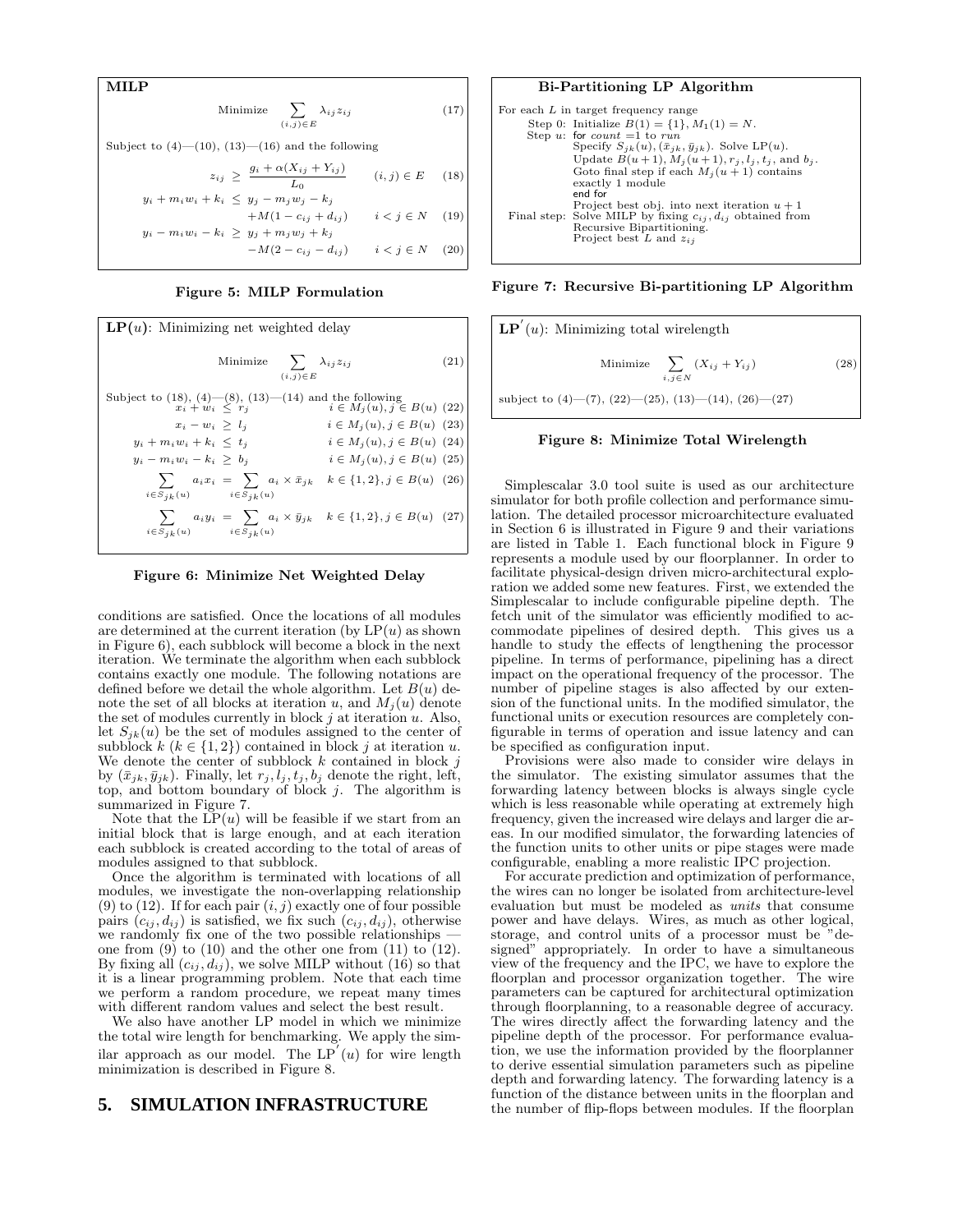

Figure 9: Processor Microarchitecture Model

has been optimized for clock speed, the pipeline depth of the processor reflects it. In our experiments, we expect an improvement in performance (in architectural simulation) if the frequency of forwarding traffic between units are included in our floorplan formulation. The forwarding frequency driven floorplanning tries to put heavy traffic units closer together, minimizing their latencies as a function of their distance. Our floorplanning algorithms described in Section 4 were implemented in C, compiled with gcc with  $-O3$ , integrated with Simplescalar tool set, and executed on Pentium III 750MHz machines. We use lp solve [10] to solve our linear programs.

### **6. EXPERIMENTAL RESULTS**

We perform experiments on ten SPEC2000 benchmarks, six from the integer suite and 4 from the floating point. We performed profiling on training input sets. Our results are reported by running on the reference input sets by fast forward for 200 million instructions and simulation for another 100 million instructions. The maximum execution time combining both floorplanning and simulation is less than two hours for each benchmark.

Figure 10 shows the IPC improvement based on the same clock frequency with different microarchitecture configurations for the baseline (WL) and our profile-guided floorplanning algorithm (PGF). Note that the baseline floorplan is generated by minimizing the total wire length. The results show that the baseline algorithm will no longer deliver higher IPCs as the number of the modules and  $\bar{O}$  the size of the modules are increased due to the limitation of wire length. On the other hand, our profile-guided floorplanner continues to increase the IPCs since the dynamic information of interconnection traffic between modules is taken into account during floorplanning. For the most complex microarchitecture (Configuration 4), the processor design based on our technique outperforms the baseline by 40%.

Figure 11 evaluates the impact in terms of total wire length using our technique. Instead of minimizing wire length, our algorithm attempts to improve overall performance and could potentially result into a longer total wire length. As shown in the figure, our technique does not actually incur any significant increase in wires for less complexity processors, in some cases it is even better than the baseline<sup>1</sup>. For the outlyer case shown in Config3 of bzip2,



Figure 11: Impact on Total Wire Length (Cfg3)



Figure 12: Performance versus Frequency Scaling

data are mostly forwarded from RUU to ALUs with very little inter-ALU communication, hence the only constraint imposed is from the RUU. Whereas in Config4 case, there are more data forwarding between ALUs, hence the imposed constraint do not allow each ALU to move freely. For complex machines such as the configuration 4, we increase the total wire by 68% in average. Even though the total wire length is increased, it only affects the inter-module latencies of those less frequently used routes.

We present the overall performance in normalized BIPS for different clock frequencies in Figure 12, in which the clock period is decreased from 0.2ns (5GHz), 0.18ns (5.5GHz) down to 50ps per cycle (20GHz). The results, averaged across all benchmarks, are normalized to the BIPS delivered by 5GHz baseline machine using the floorplanner that minimizes the wirelength. As shown, the advantage of using a profile-guided method significantly stands out when the clock speed is increased. When clock frequency is quadFor a 20GHz processor, our technique shows almost 3 times improvement in BIPS over the baselne, whereas minimizing wirelength can gain only twice. Hence our floorplanner is more scalable than a conventional approach. Eventhough we didn't show the comparison between timing driven floorplaning here, it can be approximatedly considered as minimizing wirelength on higher clock frequency. As shown in the Figure, our approach can be as good as next generation processor and sometimes it is even better.

For optimal cycle time precdiction, our algorithm can predict two out of eight correctly and another four are in the close range. Since we relax the original MINP into LP,

<sup>&</sup>lt;sup>1</sup>Note that the baseline itself has some randomness involved and is also a heuristics, not an optimal solution.

This can be seen more clearly in small solution space such as in Config1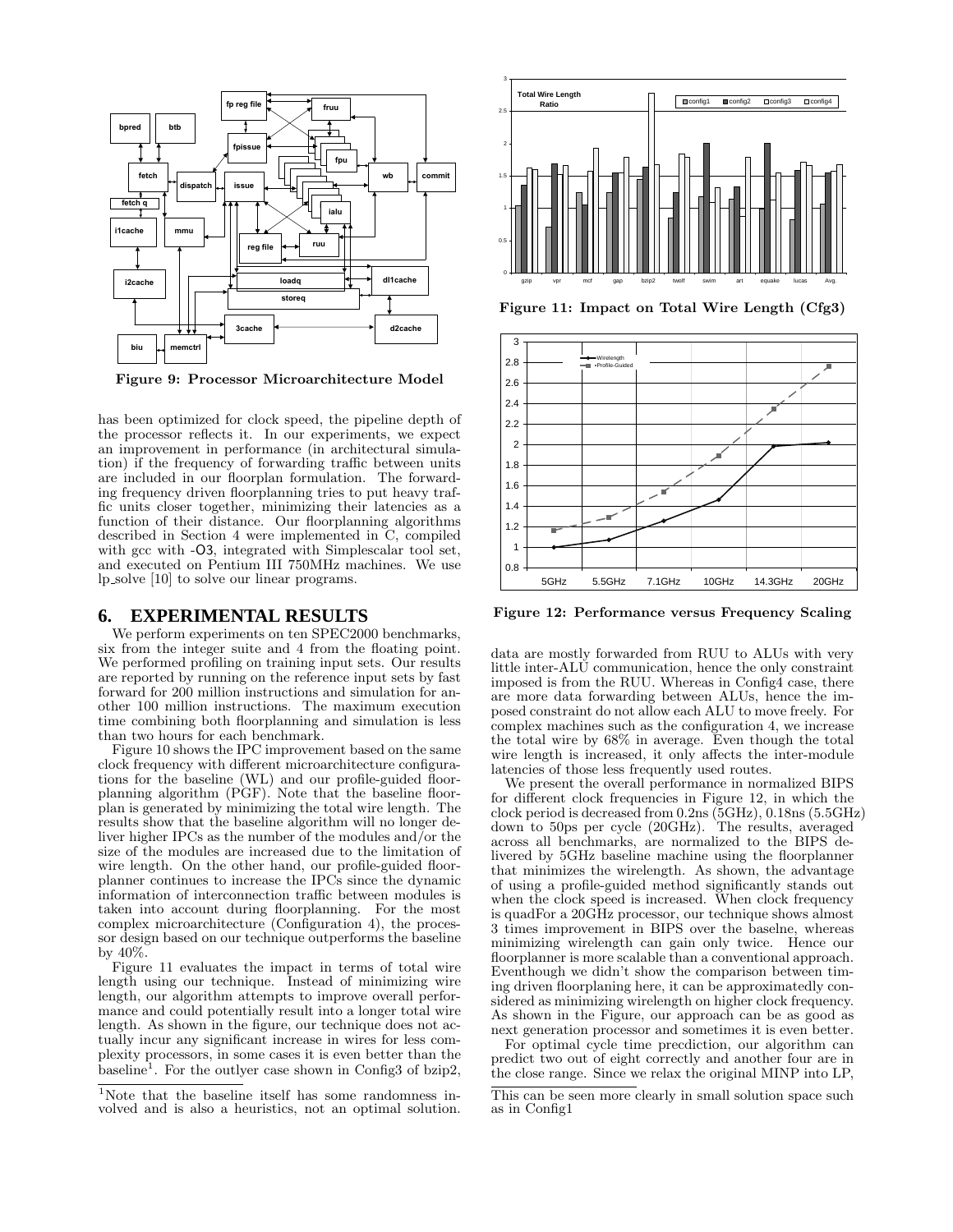| Micro-arch                 | Cfg1 |       | Cfg <sub>2</sub>            |           | Cfg 3                    |                | $Cfg$ 4 |        | #<br>оf        |
|----------------------------|------|-------|-----------------------------|-----------|--------------------------|----------------|---------|--------|----------------|
| Structure                  | Size | Lat   | <b>Size</b>                 | Lat       | Size                     | Lat            | Size    | Lat.   | <b>Bits</b>    |
| <b>B</b> pred              | 128  | 2     | 512                         | 2         | 512                      | 2              | 512     | 2      | $\overline{2}$ |
| BTB                        | 128  | 2     | 512                         | 3         | 512                      | З              | 512     | 4      | 96             |
| RUU                        | 64   | 2     | 128                         | 3         | 512                      | 4              | 512     | 6      | 168            |
| $Int$ RF                   | 32   | 2     | 32                          | 2         | 32                       | 2              | 32      | 3      | 64             |
| FP RF                      | 32   | 2     | 32                          | 2         | 32                       | $\overline{2}$ | 32      | 3      | 64             |
| $\tt L1$ Icache            | 8KB  | З     | 64KB                        | 3         | 8KB                      | 4              | 8KB     | 4      | 512            |
| $L1$ Dcache                | 8KB  | 2     | 64KB                        | 5         | 8KB                      | 5.             | 8KB     | 5      | 512            |
| $\operatorname{L2}$ Ucache | 64KB | 3     | 512KB                       | 10        | 128KB                    | 10             | 128KB   | 10     | 1024           |
| $L3$ Ucache                | None | N / A | None                        | N/A       | 2MB                      | 59             | 2MB     | 59     | 1024           |
| <b>ITLB</b> entries        | 32   |       | 128                         | 4         | 128                      | Ð.             | 128     | Ð.     | 112            |
| <b>DTLB</b> entries        | 32   | 4     | 128                         | 4         | 128                      | Ð.             | 128     | Ð.     | 112            |
| ALU                        | 2    | 2     | 4                           | 2         | 4                        | 2              | 8       | 2      | N/A            |
| FPU                        |      |       | $\mathcal{D}_{\mathcal{L}}$ |           | $\mathfrak{D}_{1}^{(1)}$ |                | 4       |        | N<br>ΙA.       |
| LSO                        | 16   |       | 64                          | 5         | 128                      | 6              | 128     | 6      | 84             |
| Mem port                   |      | ' A   | 4                           | N.<br>' A | 8                        | N<br>/ A       | 8       | Ν<br>Ά | N<br>/А        |
| Machine width              | 2    | Ά     | 4                           | Ν<br>А    | 8                        | N<br>Ά         | 8       | Ν      | Ν<br>' A       |

Table 1: Microarchitecture Configurations



Figure 10: Performance Improvement for a 10GHz Processor (WL: Wirelength, PGF: Profile-Guided Floorplan)

we cannot guarantee the optimal solution. In addition, it is not easy for mathematical model to completely capture architecture behavior. However we can use this as a guideline for faster search time. We can use predict cycle time as the starting point and hence perform iterative search by running floorplanner and simulator alternately.

## **7. CONCLUSIONS AND FUTURE WORK**

Due to the miniaturization of feature size, global wire delay needs to be addressed and considered as an architectural entity for microprocessor designs. In this work, we proposed a profile-guided floorplanning algorithm which uses both the technology scaling parameters and the information of dynamic internnection traffic between microarchitectural modules to guide the floorplanning for performance optimization. Based on the statistics of the intermodule communication, our design methodology generates given a target clock frequency range. Our results show our proposed method can effectively improve the overall applications' performance by up to 40% over a conventional wire length based floorplanner.

One future research direction of this work is to optimize the performance by further partitioning each functional unit into finer submodules. For example, one can partition the register file into several disjoint modules based on the access frequency acquired from the execution profiling. With this partitioning, our floorplanner could potentially generate a floorplan with different access latencies to these submodules while attempting to minimize the latency of the most frequently accessed registers. This leads to a new opportunity to explore the trade-offs in latency, area, and parititioning for processor resources. The trade-offs study and its overall impact can be performed for the other microarchitecture components such as the reorder buffer, the branch target buffer and caches. In addition, resource allocation with respect to what to allocate in the faster submodules will also be a subject of many research interests.

# **8. REFERENCES** [1] V. Agarwal, M. S. Hrish

- [1] V. Agarwal, M. S. Hrishikesh, S. W. Keckler, and D. Burger. Clock Rate versus IPC: The End of the Road for Conventional Microarchitectures. In ISCA, 2000.
- [2] N. Sehgal B. Halpin, C.Y.R. Chen. Timing Driven Placement using Physical Net Constraints. In DAC01, 2001.
- [3] J. Cong, Y. Fan, G. Han, X. Yang, and Z. Zhang. Architectural Synthesis Integrated with Global Placement for Multi-Cycle Communication. In ICCAD, 2003.
- [4] J. Cong, A. Jagannathan, G. Reinman, and M. Romesis.